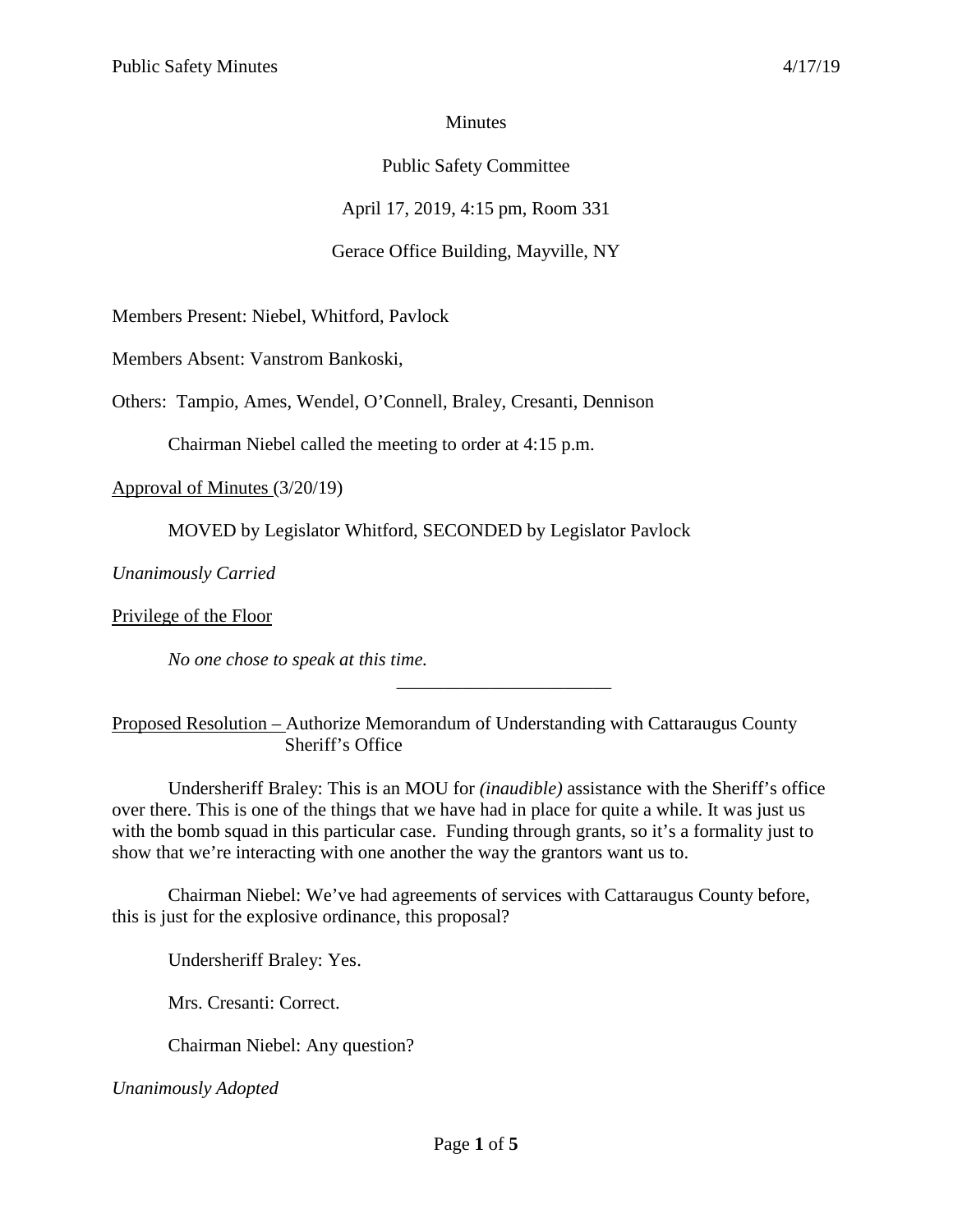Proposed Resolution – Amend 2018 & 2019 Budgets for Grant Equipment Revenue – Office of the Sheriff, Public Safety Communications Network

Mrs. Cresanti: This was discussed actually by Kathleen last month at the Legislature meeting with regard to grant funding that was – the revenue was not received and the expenses also were not expensed as we had anticipated. So these changes reflect rolling that into this year because it's a multi-year grant and we expect to receive that revenue and making those expenses this year.

Chairman Niebel: So you are just decreasing your 2018 revenues and increasing your 2019

Mrs. Cresanti: Correct.

Chairman Niebel: Kathleen, just a budgetary question. At the end of 2018, we encumbered the expenditures, is there is a reason why we don't roll over the revenues to 2019?

Mrs. Dennison: Not a good one. The answer is no, it does not make sense.

Chairman Niebel: Could we or is it an accounting thing?

Mrs. Dennison: This is what this resolution attempts to do in a way.

Chairman Niebel: O.k., but I'm just thinking in general for the County budget as a whole.

Mrs. Dennison: I guess the reason that we don't have a practice of doing that is, at the end of the year most of the expense encumbrances do not have a revenue component attached to them.

Chairman Niebel: Oh, they don't?

Mrs. Dennison: No. The majority of them don't.

Chairman Niebel: In this case –

Mrs. Dennison: In this case it does and obviously it is a big number. There have been occasions in the past where there – for example, Mental Hygiene, I know in 2017 had some expenses that were not incurred, they were encumbered, the budget rolled into 2018, did have revenue attached, but that was about \$30,000 so it wasn't material in the overall scheme of things. So, I guess the actual answer is, just in general, most of the encumbrances that we roll forward from one year to the next don't have a revenue component. This resolution, what happens in a strict sense, I didn't write it into the resolution, although it could be in there is that, if it were to – this resolution to be balanced for 18' and 19', what we're really doing is at the end of 18' we're using fund balance because we're decreasing the revenue in the Sheriff's budget.

Chairman Niebel: It's just an accounting function basically?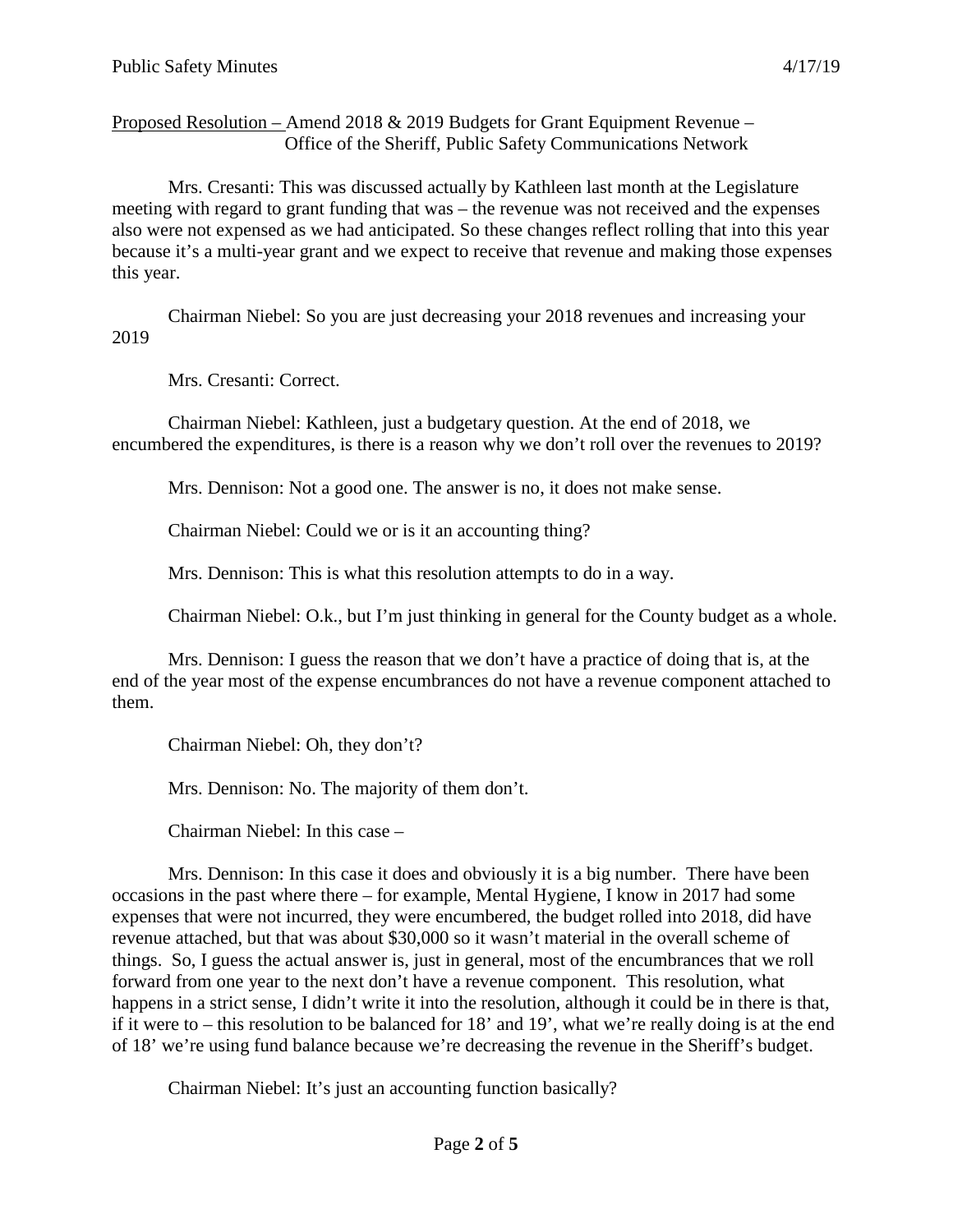Mrs. Dennison: Yes. When we make this adjustment it will have an affect on the fund balance in 18', must temporarily, and then a reverse affect in 19'.

Chairman Niebel: They offset?

Mrs. Dennison: Yes.

Chairman Niebel: Any questions?

## *Unanimously Carried*

Proposed Resolution – Abolish Petty Cash Funds That Are No Longer Needed

Mrs. Dennison: This is a cooperative resolution. This resolution was initiated by me and also by Nancy Henry, one of the Deputy Directors in Finance. She's actually the one that oversees the petty cash accounts. One of the recommendations of the internal audit is that we reduce our petty cash accounts and so Nancy has started contacting departments that have petty cash accounts that are not very active and ask if they can eliminate them. In the case of the Sheriff's organization, we're consolidating them to some degree.

Chairman Niebel: It looks like to me the Sheriff's fiscal management unit, petty cash, they have an established balance of \$250.?

Mrs. Dennison: Correct.

Chairman Niebel: The Victim Impact Panel, they have a petty cash balance or established fund of \$450. Basically you are just combining the two and eliminating the Victims Impact.

Mrs. Dennison: We're eliminating the STOP DWI.

Chairman Niebel: And this will be established at \$700.00 for the petty cash?

Mrs. Cresanti: Yes.

Chairman Niebel: Any questions?

#### *Unanimously Carried*

Proposed Resolution – Amend 2019 Budget Appropriations – Vehicle Purchase Allocations

Mrs. Dennison: It's another cooperative agreement drafted by the Finance Department but affects the Sheriff. I actually have an amendment to this resolution that I would like to propose. We did review this yesterday at the Public Facilities Committee meeting and I did not propose the amendment at that time because I just learned about it yesterday. There are two lines that I would like to propose that we strike from the resolution. They do not affect Public Safety but I figure I might as well suggest it now *(cross talk)* request of Audit & Control. So under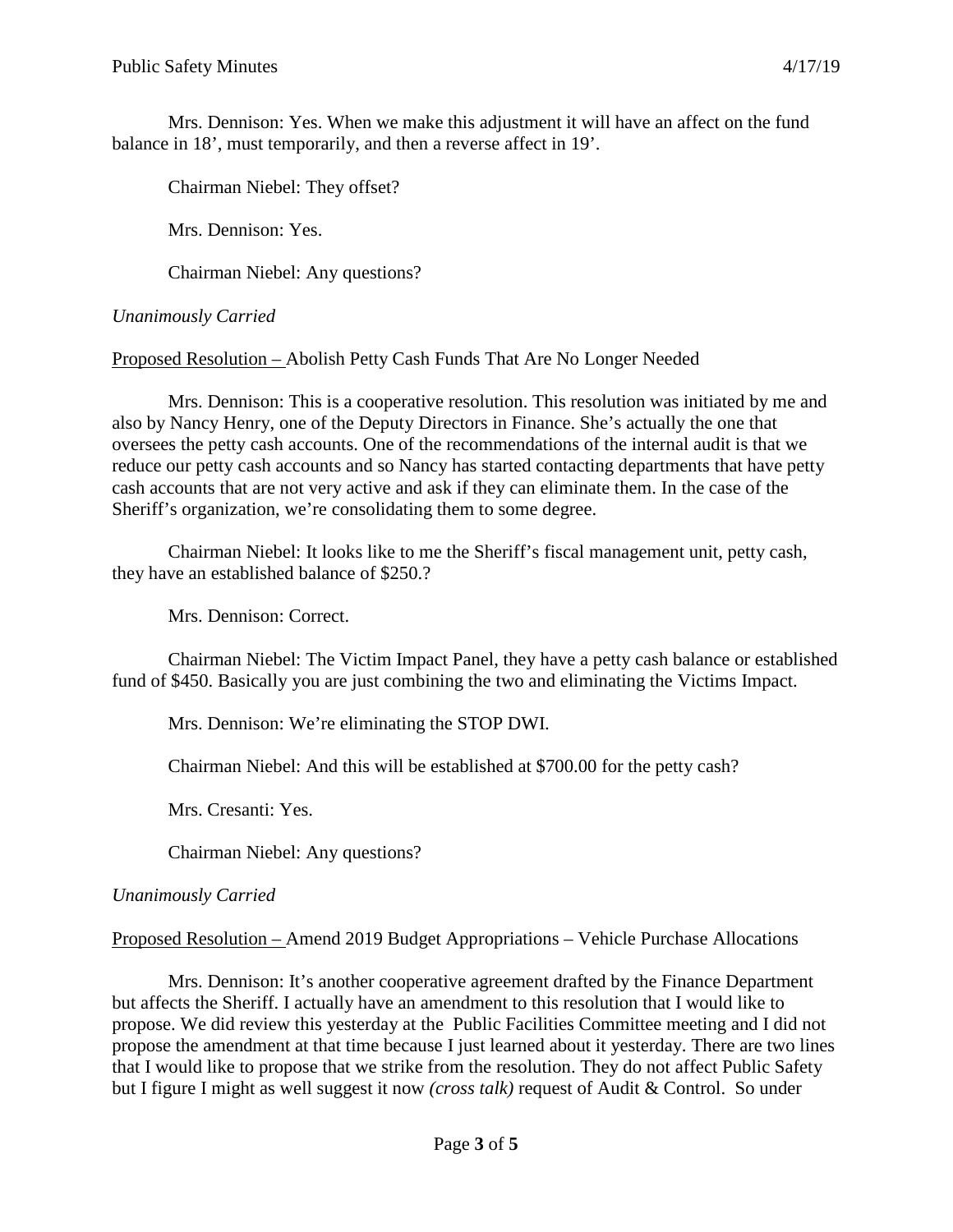Increase Appropriation Accounts, we would like to strike the first line. That is Buildings and Grounds increase of \$1,625 and then the new total for the Increase Appropriation Accounts would be \$16,697. Then under the Decrease Appropriation Accounts, I would like to strike line two, that is a decrease in appropriations for the Parks Department.

Chairman Niebel: Of \$1,625?

Mrs. Dennison: Yes. When I was reviewing this yesterday with Deputy Director Todd Button, he realized that he made an error in calculating the depreciation adjustments. So we would like to strike those two lines and then the total for DECREASE APPROPRIATIONS ACCOUNT will also be \$16,697.

Chairman Niebel: For both?

Mrs. Dennison: Yes. The reason for this resolution is that at the end of each year, Todd reviews all of the vehicle purchases and what the depreciation cost should be based on actual purchase prices and so there were some adjustments. The largest adjustment does affect the Sheriff's organization. There are two things going on there. One is that there was a misallocation of the vehicles between the Sheriff's Department and the Jail so the Sheriff allocation is going up, the Jail vehicle purchase allocation is going down. The other reason is, overall there is an increase in expense for the Sheriff's organization is that, there were some vehicle funds that were left over at the end of 2017 and when the depreciation figures were calculated, it was assumed that that money wouldn't be spent. It was in fact rolled into 2018, the vehicles were purchased because the budget was available and so we do have to amortize a little bit higher expense overall for the Sheriff's organization.

Chairman Niebel: So what we'll need is a motion to strike the first line under Increase Appropriation Accounts, A.1620 – Contractual-Buildings and Grounds for \$1,625, also, in the same motion we'll Decrease Appropriation Accounts, A7110.4; Contractual- Parks, again for \$1,625. That will leave \$16,697 to increase those appropriation accounts and also decrease those listed appropriation accounts.

Legislator Whitford: So moved.

Legislator Pavlock: Second.

Chairman Niebel: Those in favor?

#### *Unanimously Carried*

Legislator Pavlock: Did the department stay within their budget when purchasing vehicles?

Mrs. Cresanti: Yes.